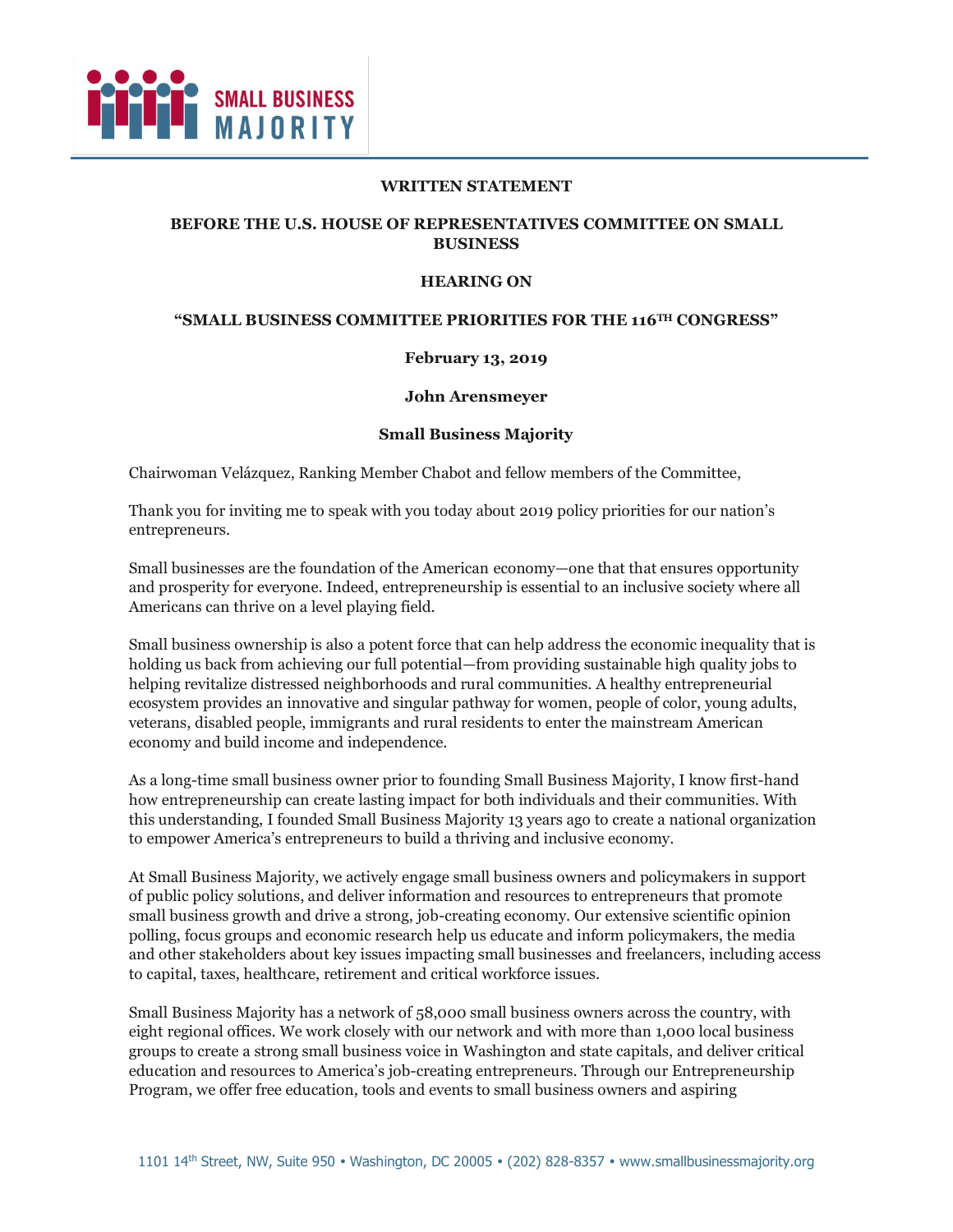entrepreneurs about access to responsible lending options, retirement, healthcare, wealth building tactics and more.

Unfortunately, Washington persists in pursuing policies that favor large corporations over Main Street. And, all too often small business is perceived as just another narrow interest group, not an essential component of our economic prosperity. Worse, small business' good name is often hijacked to justify policies that ignore the real needs of America's entrepreneurs in favor of policies that benefit a select few. Changing this counterproductive dynamic begins with smart policies aimed at ensuring entrepreneurial success in all segments of our society.

We have created a [policy agenda](https://smallbusinessmajority.org/policy-agenda) that will promote a thriving economy and increase prosperity for all. Our agenda includes short and long-term recommendations that can be enacted at the national, state and local levels. The agenda focuses on seven topics:

- 1) Access to capital
- 2) Healthcare
- 3) Retirement and other portable benefits
- 4) Entrepreneurship and the freelance economy
- 5) Supporting a skilled small business workforce
- 6) Infrastructure and economic development, and
- 7) Taxes

Today, I will focus on the first three areas, while also offering insight into how our nation can address the needs of underserved entrepreneurs—women, people of color and rural small business owners.

# **Expanding access to capital and responsible alternative lending, especially for underserved entrepreneurs**

Despite the importance of small businesses to our economy, small business owners—particularly women, people of color, rural entrepreneurs—face significant hurdles accessing capital. Harvard Business School's 2016 report "[The State of Small Business Lending](http://www.hbs.edu/faculty/Publication%20Files/17-042_30393d52-3c61-41cb-a78a-ebbe3e040e55.pdf)" found that the small business share of total bank loans fell from 31% in 2010 to 21% in 2016. And while women-owned firms are the fastest-growing segment of businesses, studies find that women do not get sufficient access to loans and venture investment. According to Biz2Credit's 2017 [State of Women-Owned Small](https://www.biz2credit.com/research-reports/women-owned-business-study-2017)  [Business Finance Study,](https://www.biz2credit.com/research-reports/women-owned-business-study-2017) women business owners get nearly 50% less in funding than their male counterparts. Similarly, a [SBA study](https://www.sba.gov/sites/default/files/rs440_financing_patterns_report_1.pdf) found African American and Hispanic business owners were most likely to report unmet credit needs.

New alternative and online lending opportunities have sprung up to fill this market need, which is a potentially positive development for small businesses. Innovators are providing faster and easier ways to borrow and increasing access to credit in communities that have historically been underserved. However, alternative sources of financing operate in an almost entirely unregulated market—making many small business owners vulnerable to predatory practices. The transformation in small business lending holds great potential, but this can only be achieved if the industry is built on transparency, fairness and putting the rights of borrowers at the center of the lending process.

A desire to encourage responsible innovation in online lending is what drove us to co-found the Responsible Business Lending Coalition (RBLC) in 2015. The RBLC has published the Small Business Borrowers' Bill of Rights, a guide for responsible business lending standards that more than 90 fintech lenders, banks and other groups have signed on to. The RBLC has also produced policy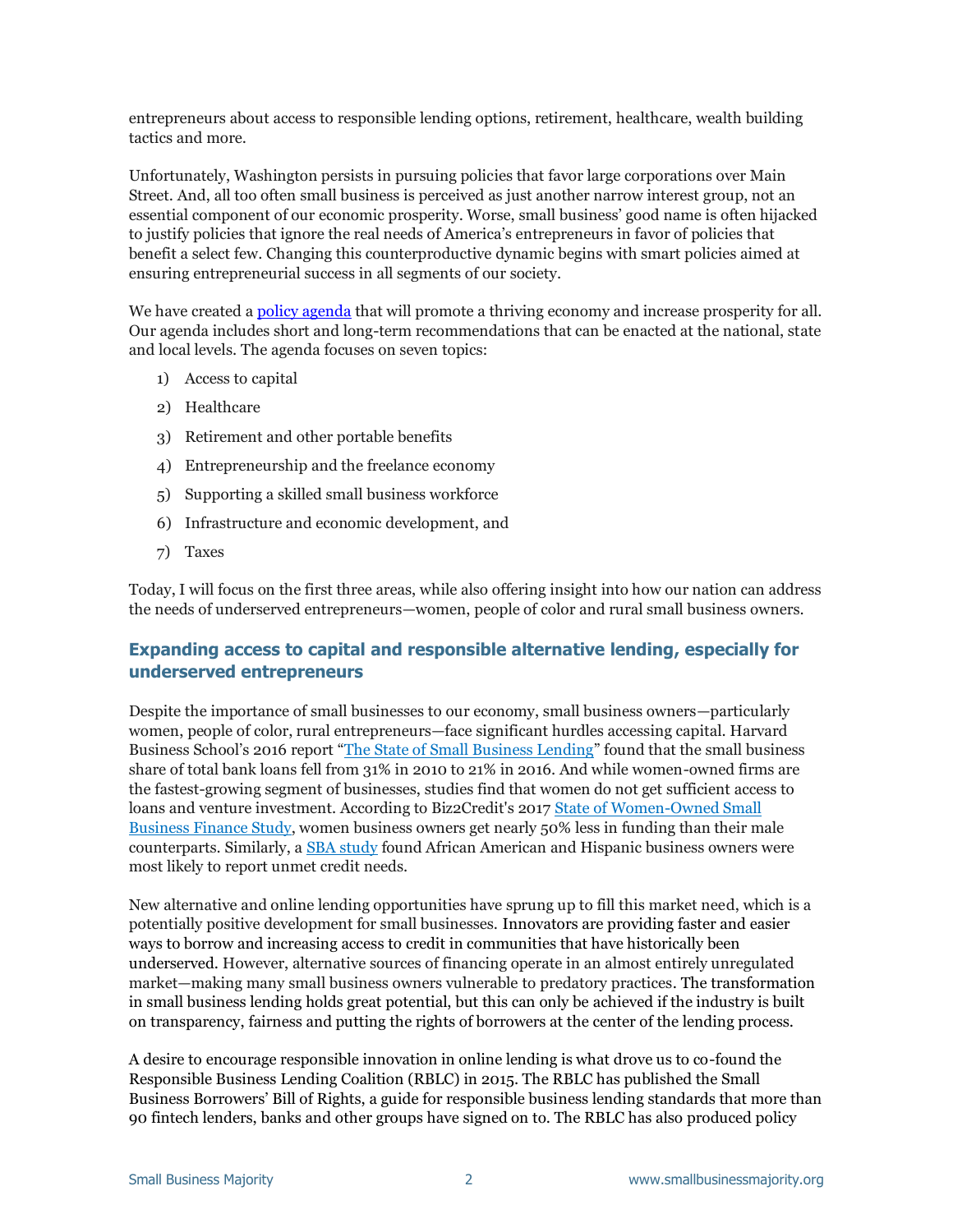recommendations for a national Small Business Truth in Lending Act that would ensure small businesses can make informed borrowing decisions.<sup>1</sup>

In addition to promoting responsible lending practices, federal policymakers should pursue policies that: 1) Increase entrepreneurs' access to traditional sources of capital, 2) Promote the expanded use of equity investments for small businesses. At their core, these policies should particularly focus on increasing access to capital for those who currently have the greatest need—women, entrepreneurs of color and rural business owners. Congress should also increase funding for technical assistance providers to ensure small business owners have access to the resources they need to navigate the funding landscape. Key recommendations include, but are not limited to, the following:

- Quadruple Small Business Administration (SBA) lending guarantees—for example, by raising the maximum guaranteed annual loan amount from \$25 billion to \$100 billion—and thereby increasing the volume of small business loans guaranteed by the SBA to \$1 trillion over the next decade.
- Reduce the risk of small business lending for banks by increasing the loan guarantee percentages from 85% to 90% for loans up to \$150,000 and from 75% to 85% for loans between \$150,000 and \$700,000.
- Dramatically expand the annual budget of the Community Development Financial Institutions (CDFI) Fund from \$250 million to \$1 billion. CDFIs are fundamental in breaking down barriers to capital access for small businesses. Expanding the Fund will further increase investment in small firms, especially those in underserved communities.
- Reaffirm the Community Reinvestment Act's (CRA) mission of stimulating lending in lowand moderate-income areas to ensure business owners in these areas maintain access to capital.
- Facilitate access to equity financing to small businesses within new Opportunity Zones investments.
- Engage and mobilize potential angel investors by creating more tax incentives.
- Prohibit "confessions of judgment," in which borrowers agree in advance to lose any dispute with a lender, as proposed in the bipartisan Small Business Lending Fairness Act.
- Pass legislation extending Truth in Lending Act disclosure requirements to small business loans or credit products, such as California's small business truth in lending legislation enacted in late 2018. Disclosures should include the following seven features, per the RBLC:
	- o Financing Amount: Include "Disbursement Amount" accounting for fees or charges withheld at disbursement.
	- o APR or "Estimated APR": APR is the only established metric that enables informed comparisons of the cost of capital over time, and between products of different dollar amounts and term lengths.
	- o Payment amount and frequency: Include the "Total Monthly Payment Amount" if payment frequency is other than monthly. This is to enable apples-to-apples comparison between products offered with daily, weekly, bi-weekly, and monthly payments.
	- o Term, or Estimated Term in the case of variable term financing.

ł

<sup>• &</sup>lt;sup>1</sup> "Policy Recommendations for a Small Business Truth in Lending Act," Responsible Business Lending Coalition, December 2018, http://www.borrowersbillofrights.org/uploads/1/0/0/4/100447618/rblc\_small\_business\_t ruth in lending act reccomendations 12-18.pdf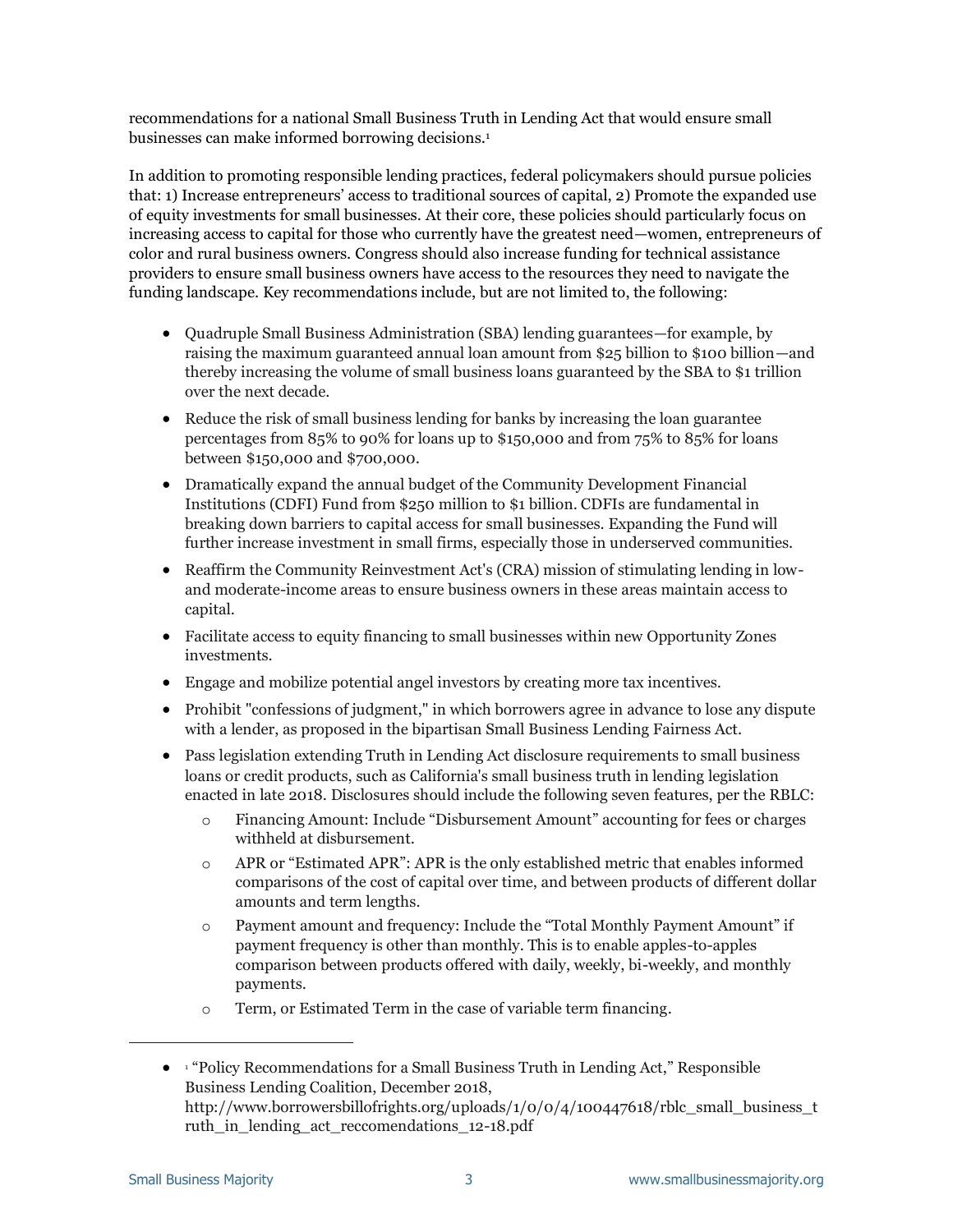- o All Upfront and Scheduled Charges listed with dollar amounts.
- o Prepayment charges: A description of any financing amount due when financing is paid in full, if paid early.
- o Collateral requirements, if any.

# **Strengthening healthcare marketplaces and promoting affordability**

Over the past seven years, the Patient Protection and Affordable Care Act (ACA) has provided healthcare to 24 million individuals who otherwise couldn't access coverage, many of whom work for small employers or are themselves business owners and self-employed individuals. Indeed, more than 5.7 million small business employees or self-employed workers are enrolled in the ACA marketplaces, and more than half of all ACA marketplace enrollees are small business owners, selfemployed individuals or small business employees.<sup>2</sup>

The ACA has a profound impact on our nation's growing ranks of solo entrepreneurs, many of whom previously could not afford coverage due to pre-existing conditions or were tied to jobs where they were guaranteed health coverage. Nearly 3 in 10 self-employed adults were uninsured in 2013. As of 2016, the uninsured rate for these individuals had fallen to 19.2%, a decline of 35% following the implementation of the ACA. What's more, the protections extended by the ACA are popular with small business owners. According to research from Thumbtack, 82% of small business owners want to guarantee protections for patients with pre-existing coverage, 74% support subsidies for lowincome Americans to purchase insurance and 82% support Medicaid expansion at the state level. <sup>3</sup>

Despite this undeniable progress, healthcare continues to be a major concern for America's entrepreneurs. Recent analysis has shown that actions by federal policymakers are causing the uninsured rate to rise for the first time in years. Alongside the repeal of the individual mandate, the federal government is promoting risky alternatives, such as association health plans and short-term plans. All of these actions will cause yet even more market instability, not to mention provide woefully inadequate coverage. All of this change poses a continued risk to America's 30 million small businesses and the additional 30 million Americans who work for them. However, there is much that can and must be done.

We must (1) strengthen healthcare markets and  $(2)$  expand health coverage, while  $(3)$  simultaneously turning our attention to reducing drug prices and containing other inefficient underlying costs in the system. Specific policy recommendations include:

- Maintain health protections for individuals with pre-existing conditions. This provision has enabled many would-be entrepreneurs to leave traditional jobs to start their own small businesses since they can access affordable, quality health coverage on their own through the individual marketplaces.
- Address the rising costs of prescription drugs, as these costs are [hurting small business](https://smallbusinessmajority.org/press-release/scientific-opinion-poll-small-business-owners-say-drug-prices-are-impacting-their-bottom-lines)  [owners' bottom lines.](https://smallbusinessmajority.org/press-release/scientific-opinion-poll-small-business-owners-say-drug-prices-are-impacting-their-bottom-lines)
	- o For example, the Transparent Drug Pricing Act would mandate drug manufacturers to disclose information that influences drug prices, such as manufacturing and marketing costs, in an effort to bring about more transparency.
	- o Allow Medicare to negotiate prices with drug companies. We urge Congress to pass legislation such as the Medicare Drug Price Negotiation Act that allows for the negotiation of lower drug prices under Medicare Part D.

i, <sup>2</sup> "Small businesses see significant gains from the ACA," Small Business Majority, October 2018,

https://smallbusinessmajority.org/our-research/healthcare/small-businesses-see-significant-gains-aca

<sup>3</sup> "2018 Small Business Friendliness Survey," Thumbtack.com, August 2018,

https://www.thumbtack.com/survey#/2018/1/states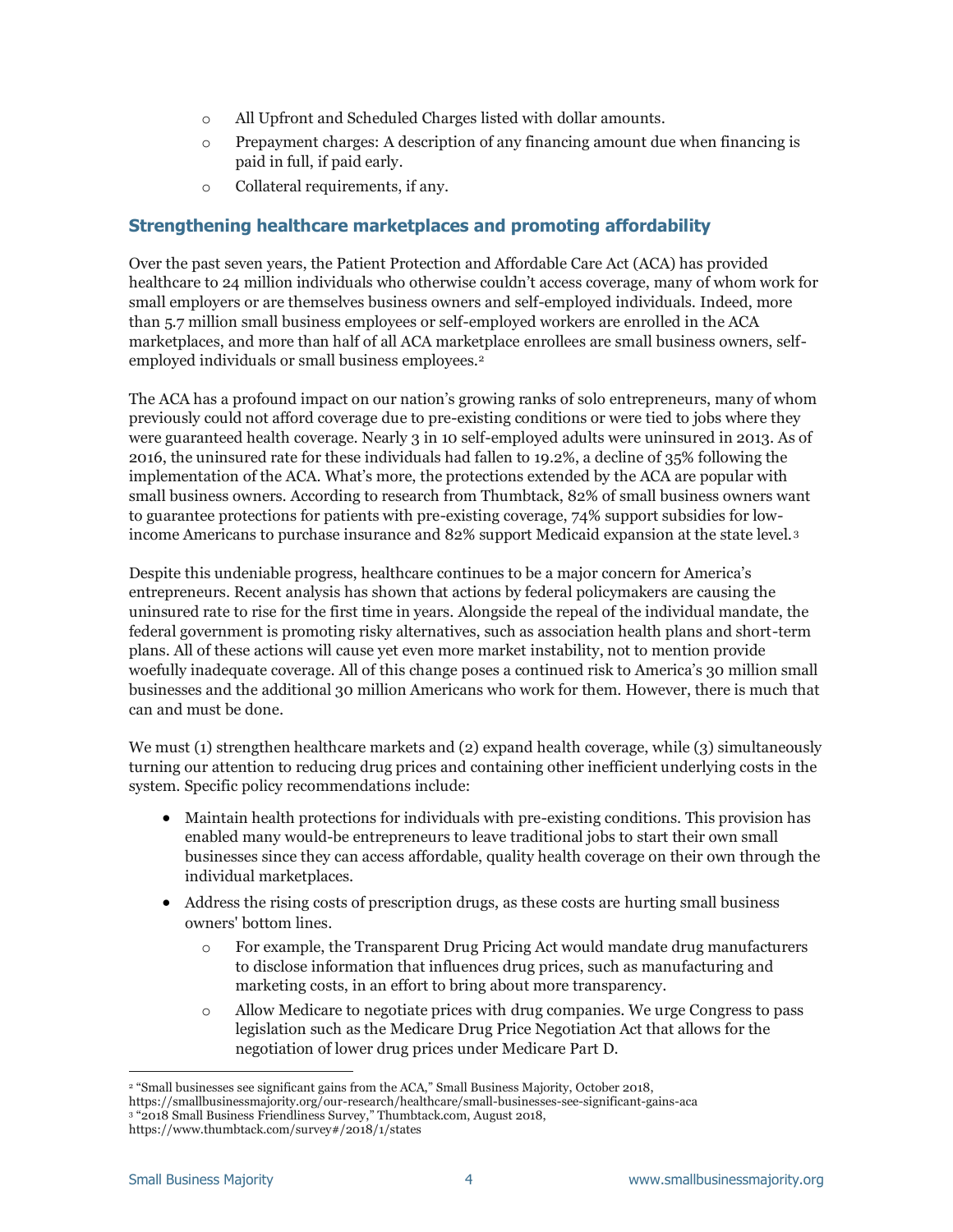- Protect consumers from surprise billing by limiting patient cost-sharing to the amount they would owe to an in-network provider, setting a payment standard regarding what insurers owe providers in these situations and prohibiting providers from balance billing patients, as proposed in the Protecting Patients from Surprise Medical Bills Act introduced in Congress last year.
- Create more transparency on pricing and quality to allow patients to make informed decisions about where they receive care, which will benefit the healthcare system overall
- Block the extension of short-term, limited duration insurance plans. These plans are intended to fill gaps in an individual's coverage in the event of job loss or other life changes, but are not required to cover essential health benefits like prescription coverage or mental health treatment and can come with hefty deductibles.
- Oppose efforts to implement association health plans, which would encourage younger, healthier groups to purchase inadequate coverage, thus increasing costs for most of the small group market and potentially cause a market death spiral.
- Provide additional options for consumers by allowing them to buy in to Medicare or Medicaid. For example, Congress could enact legislation such as the Medicare at 55 Act, introduced in Congress in 2017, which would allow individuals aged 55 to 64 to buy into Medicare. The State Public Option Act, also introduced in 2017, would allow individuals who are eligible to enroll in the marketplace and not concurrently enrolled in other health coverage to buy into a state Medicaid plan.
- Guarantee payments to insurers for cost-sharing subsidies, which will help many entrepreneurs and small business employees afford health coverage. This can be done by passing bipartisan legislation such as a bill put forth by Senators Alexander and Murray in 2017 that would ensure payments and add \$100 million in funding for outreach and enrollment activities for two years.
- Create a reinsurance program, which would help stabilize premiums in the individual marketplaces by providing support for insurers facing high financial losses. For example, Senators Collins and Nelson proposed legislation in 2017 that would have provided \$4.5 billion in reinsurance funding over two years to help lower insurance premiums by compensating insurers for their most expensive customers.

# **Increase access to retirement and other portable benefits**

The way Americans work and start a business is changing—people switch jobs more frequently throughout their careers and they are more likely than ever to work as a contractor or freelancer than as a W-2 employee. While flexible work arrangements can be positive, they can leave individuals without important benefits traditionally tied to one's employer. No one's financial security, ability to afford benefits like healthcare or capacity to take time off of work to care for a new child or sick family member should depend on their employment status. Today's entrepreneurs and small business employees need a modernized benefits infrastructure that promotes quality jobs for those who do not work for large organizations. In order to support our evolving entrepreneurial community, we recommend the following policies:

- Support federal efforts to establish publicly-administered retirement savings programs (like "Secure Choice" or auto-IRA) programs, which our polling shows small businesses support. Numerous bills were introduced last Congress, such as the Automatic IRA Act, which proposed an auto-IRA arrangement for eligible employees and provide employers with fewer than 100 employees with a tax credit for the costs associated with establishing such an arrangement. Moving forward, legislative proposals should include the following provisions:
	- o Enroll employees automatically, but allow them to opt out.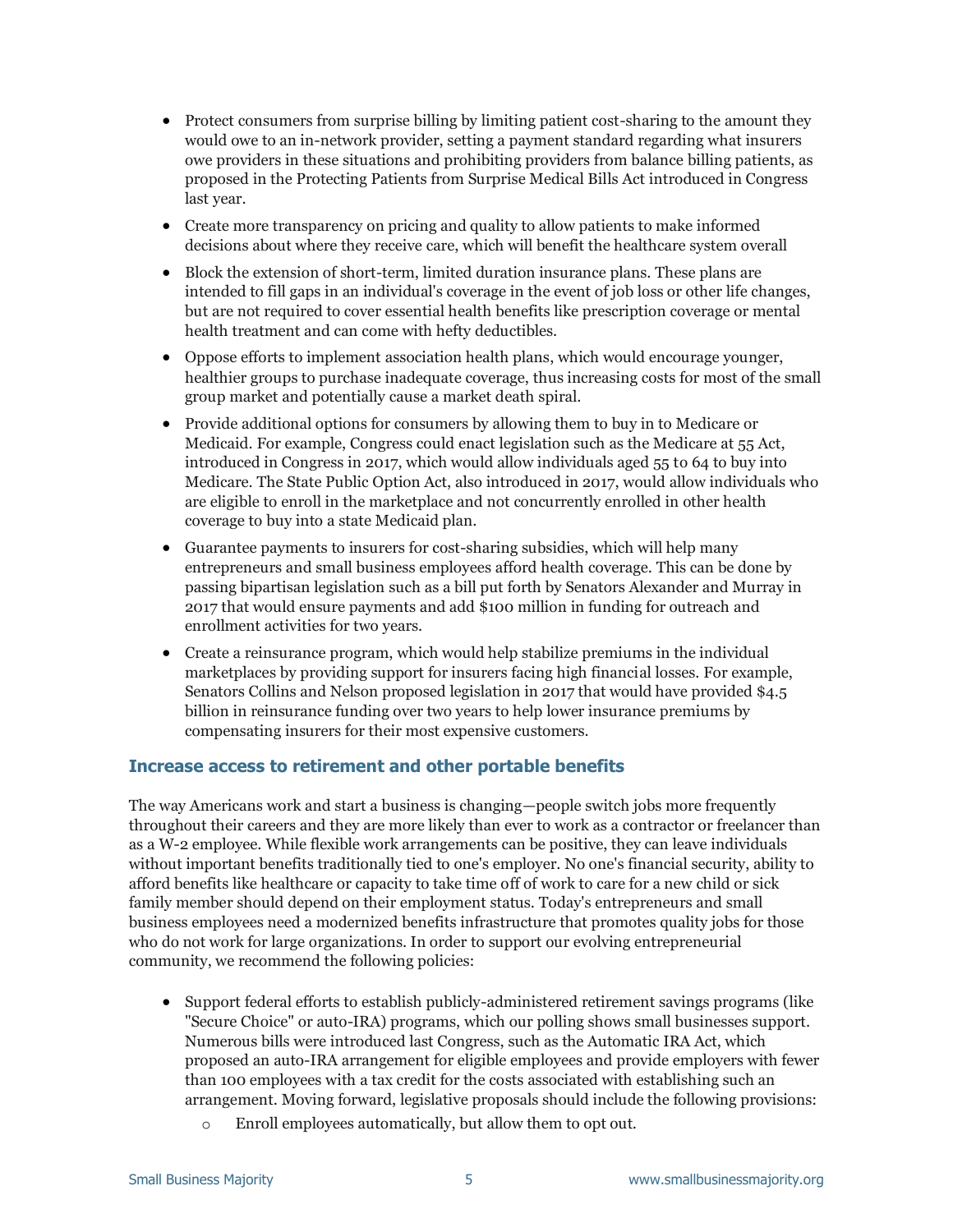- o Ensure employee contributions are portable between jobs.
- o Make participation open to the self-employed.
- Pass the FAMILY Act to establish a national program that would provide partial wage replacement for small business employees and the self-employed to access parental leave or to handle serious health conditions for themselves and family members. Our polling found 70% of small employers believe it's important to establish a federal program to guarantee access to paid family and medical leave.
- Adopt policies to make workers compensation and unemployment insurance available to non-traditional workers and reform requirements that penalize non-traditional work.
- Encourage the U.S. Department of Labor to institute a Benefits Innovation Fund to stimulate more investment in portable benefits models.

## **Addressing the unique opportunities and challenges facing rural entrepreneurs**

Rural entrepreneurs start businesses at higher rates than their urban counterparts and have higher five-year business survival rates, and these businesses play a particularly vital role in rural America, creating roughly two-thirds of new jobs and supporting the economic and social wellbeing of their communities.<sup>4</sup> Nationwide, small business owners generate more local economic benefit than larger corporations, a fact that holds true for rural entrepreneurs as well.

While local businesses are vital to rural communities, rural communities have struggled to recover economically from the Great Recession, lagging behind their urban and suburban counterparts. Indeed, a 2016 report from the U.S. Department of Agriculture found that while the national unemployment rate has returned to pre-recession levels, it is still well below pre-2008 levels in rural areas.<sup>5</sup> Stimulating rural entrepreneurial activity could help reverse these trends and create more economic opportunity for rural residents. Small Business Majority published a report this week examining the unique needs and challenges of small business owners in rural communities by conducting in-person field research as well as a national poll. Our findings allowed us to identify specific policy proposals to boost rural entrepreneurs, including:

- Connect regional business support organizations with more federal resources and SBA programs. This involves maintaining and expanding SBA lending, counseling and procurement programs. This must also include providing rural small businesses, particularly businesses owned by people of color, with increased opportunities to participate in SBA loan programs and SBDC programs that provide vital education and outreach to entrepreneurs.
- Ensure current programs that support rural entrepreneurs continue. Programs such as the Rural Microentrepreneur Assistance Program, Value-Added Producer Grants and the Intermediary Relending Program administered by the U.S. Department of Agriculture are examples of federal programs that provide important support for rural entrepreneurs.
- Ensure Opportunity Zones guidelines are designed to benefit Main Street small business owners rather than focusing on incentivizing real estate development. Roughly 40% of Opportunity Zones are in rural zip codes. While these investments hold the potential to benefit small businesses, especially those in underserved communities, they must be implemented responsibly. This could include requiring reporting metrics that measure program success based on the number of jobs created, where those jobs are located, employee wages and the number of businesses created, particularly businesses formed by

i,

<sup>4</sup> "Six charts that illustrate the divide between rural and urban America," Brian Thiede, Lillie Greiman, Stephan Weiler, Steve C. Beda and Tesa Conroy, *The Conversation*, http://theconversation.com/six-charts-that-illustrate-the-divide-between-ruraland-urban-america-72934

<sup>5</sup> "Rural America at a glance, 2016 edition," U.S. Department of Agriculture, November 2016,

https://www.ers.usda.gov/publications/pub-details/?pubid=80893